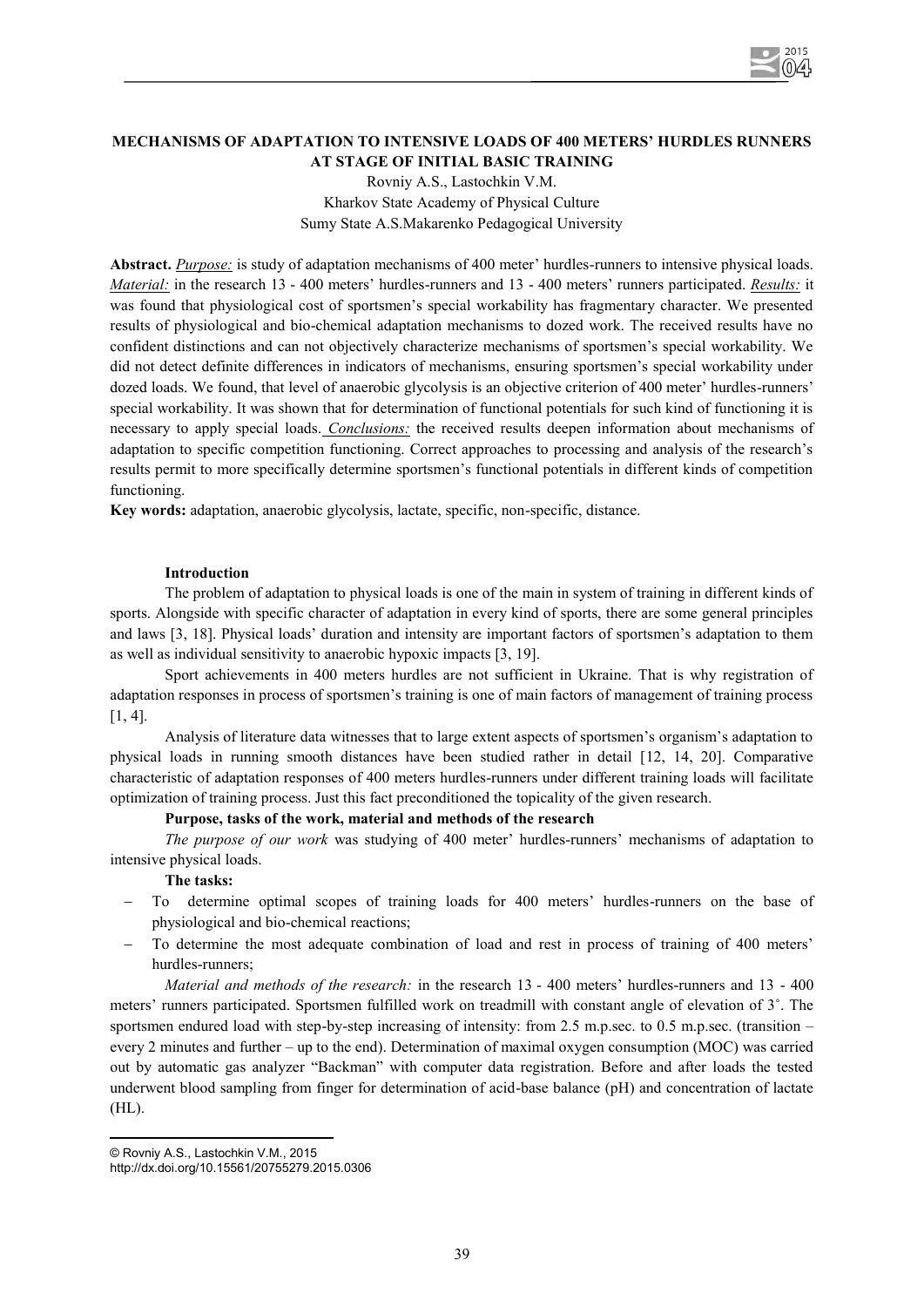*PHYSICAL EDUCATION OF STUDENTS*

### **Results of the research**

Analysis of mean group values showed that during work on treadmill ventilation of sportsmen's lungs increases sharply in comparison with rest state (more than 10 times) (see table 1). Increase of lungs' ventilation results from increase of oxygen consumption during work. It is witnessed by coefficient of correlation: between MOC and lung ventilation ( $r=0.65$ ); MOC and carbon dioxide (CO<sub>2</sub>) accumulation ( $r=0.54$ ).

Table 1

*Indicators of maximal physiological and bio-chemical reactions of 400 meters hurdles-runners before and after work on treadmill* 

| <b>Before load</b>                             | <b>After load</b>                      |
|------------------------------------------------|----------------------------------------|
| Indicators $(M \pm m)$                         | Indicators $(M \pm m)$                 |
| HBR $62.3\pm0.47$                              | HBR $198.9\pm9.0$                      |
| $PCO2$ (mm) 39.43±0.58                         | PCO <sub>2</sub> (mm) $42.35 \pm 1.37$ |
| PO <sub>2</sub> (mm.merc.col) $70.53 \pm 1.98$ | $PO2$ (mm.merc.col) 80.76 $\pm$ 1.38   |
| pH (conv.un.) $7.38 \pm 0.02$                  | pH (conv.un.) $7.12 \pm 0.03$          |
| HL (mol p.l) $2.7\pm0.13$                      | HL (mol p.l) $11.6 \pm 0.84$           |
| LV (l.p.min.) $12.78 \pm 0.31$                 | LV (l.p.min) $134.4 \pm 6.87$          |

Notes: \* Work up to the end lasted in average 8-14 min.; \* MOC with such work– 68.77±1.64 ml.p.kg.p.min. HBR – heart beats rate; LV - lung ventilation;  $PCO<sub>2</sub>$  – partial pressure of carbon dioxide;  $PO<sub>2</sub>$  – partial pressure of oxygen; рН – homeostasis (acid-base balance); HL – lactate.

We determined the state of homeostasis and differences in it as well as differences in character of HL removal from blood in rest period. In some sportsmen lactate quickly diffused from muscles to blood and was quickly removed from blood. But there were cases when lactated diffused only by 10<sup>th</sup> minute of rest.

Quantity of lactate in blood by 20<sup>th</sup> minute of rest is confidently connected with maximal pH level (r=0.540), reserves of buffer bases (r=0.580), value of oxygen  $O_2$  supply (r=0.590).

Having determined general regularities of physiological and bio-chemical parameters' dynamic under load on treadmill we made attempt to compare adaptation reserves of 400 meters' runners and 400 meters' hurdles-runners (see table 2).

Table 2

|                             | <i>reaamuu, of 400 meters runners and 400 meters nurales-runners.</i> |      |      |                  |                 |            |       |            |      |       |                  |                 |
|-----------------------------|-----------------------------------------------------------------------|------|------|------------------|-----------------|------------|-------|------------|------|-------|------------------|-----------------|
| In rest                     |                                                                       |      |      | After load       |                 |            |       |            |      |       |                  |                 |
| <b>HBR</b>                  | LV                                                                    | HL   | pH   | PCO <sub>2</sub> | PO <sub>2</sub> | <b>HBR</b> | LV    | <b>MOC</b> | pH   | HL    | PCO <sub>2</sub> | PO <sub>2</sub> |
| 400 meters' hurdles-runners |                                                                       |      |      |                  |                 |            |       |            |      |       |                  |                 |
| 61.0                        | 12.5                                                                  | 1.44 | 7.37 | 39.7             | 69.8            | 187.8      | 140.7 | 69.2       | 7.11 | 13.36 | 42.24            | 73.7            |
| 400 meters' runners         |                                                                       |      |      |                  |                 |            |       |            |      |       |                  |                 |
| 62.4                        | 11.56                                                                 | 1.74 | 7.39 | 39.8             | 69.8            | 205.4      | 132.4 | 67.8       | 7.13 | 13.14 | 46.22            | 84.54           |

*Comparative characteristic of physiological and biochemical indicators, taken in process of work on treadmill, of 400 meters runners and 400 meters' hurdles-runners.*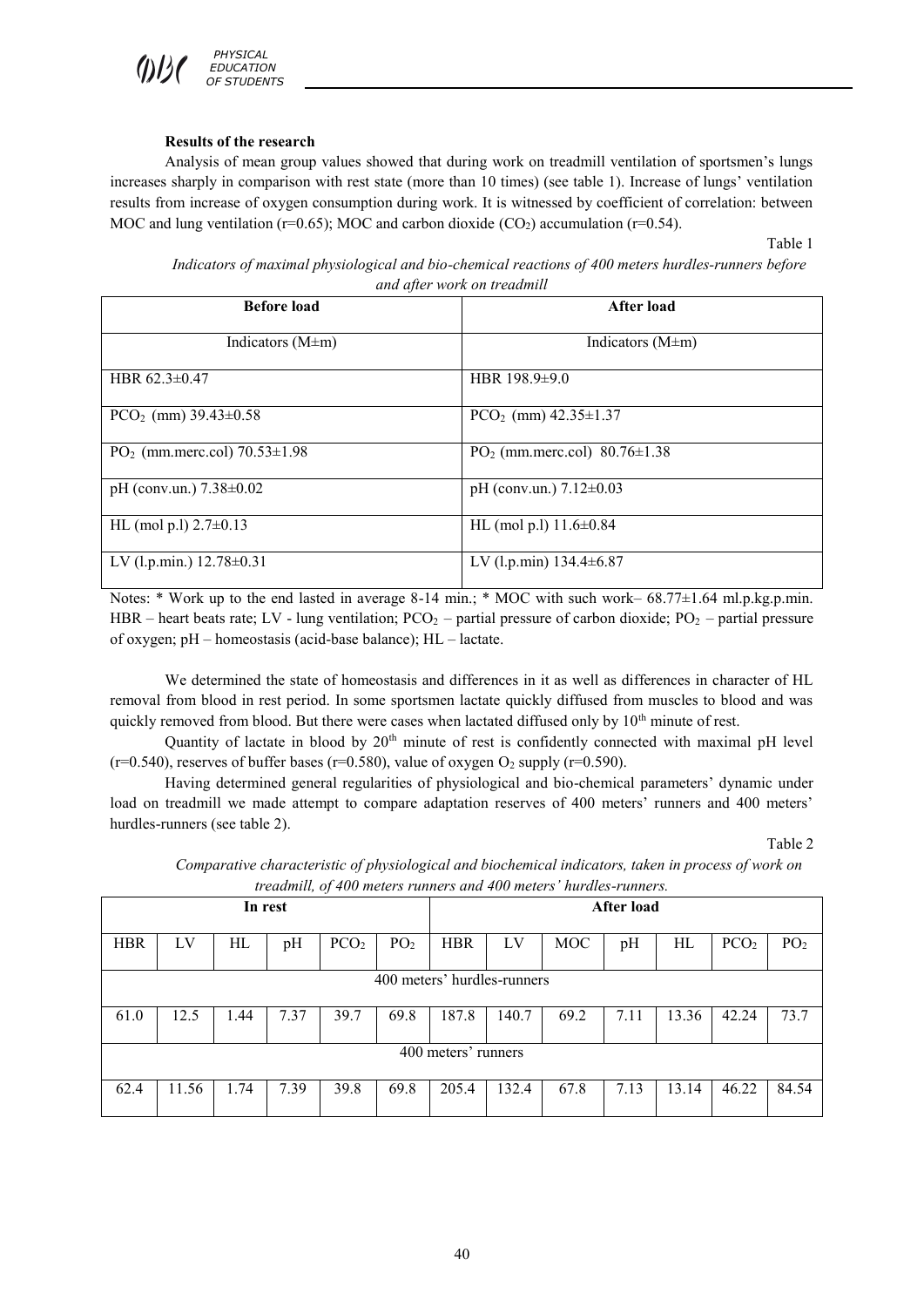

Analysis of results witnesses that differences between indicators of functional reactions and physical workability of both groups' sportsmen in laboratory conditions are statistically unconfident (p>005). We found that duration of work on treadmill is confidently connected with oxidation process of re-synthesis of adenosine triphosphate (ATP): with MOC r=0.580. It is known that in 400 meters' run and 400 meters hurdles high role is played by anaerobic glycolysis. Lactate concentration can change from 18 to 27-30 mmol p.l. Therefore functional distinction and functional reserves can not be open to full extent in laboratory conditions (work on treadmill of 400 meters' runners and 400 meters' hurdles-runners).

That is why we made an attempt to compare assessment of sportsmen's competition functioning in specific and non-specific conditions. Wee studied functional condition of 7 the strongest 400 meters' hurdlesrunners. During one day the sportsmen fulfilled two competition loads: in the morning they ran 400 meters' distance as hurdles-runners; after 3 hours they ran 400 meters' smooth distance. The competitions were of selective character.

These competitions were conducted against the background of ordinary training process (there were no fasting days before competitions). That is why in blood we observed significant values of lactate (2.97 $\pm$ 0.14 and 3.13±0.24 mmol p.l.). This fact points at finishing of recreational process.

Mean indicator of time of 400 meters' hurdles was  $52.39\pm0.46$ ; of 400 meters of smooth run –  $49.83\pm0.38$  sec. (differences are confident p<0.01).

Analysis of HBR response to specific and non-specific loads did not show statistically confident differences (p>0.05) (see table 3).

Table 3

| Indicators          | 400 meters' hurdles |                  | 400 meters' run |                  |  |  |  |  |
|---------------------|---------------------|------------------|-----------------|------------------|--|--|--|--|
|                     | In rest             | After load       | In rest         | After load       |  |  |  |  |
| <b>HBR</b>          | $84.0 \pm 1.20$     | $197.0 \pm 9.1$  | $71.0 \pm 0.41$ | $184.0 \pm 3.1$  |  |  |  |  |
| Lactate (mmol p.l.) | $2.77 \pm 0.31$     | $16.93 \pm 1.36$ | $3.13\pm0.49$   | $19.39 \pm 0.78$ |  |  |  |  |
| Glucose (mmol p.l.) | $7.09 \pm 0.74$     | $5.77 \pm 0.33$  | $4.57 \pm 0.48$ | $6.37\pm0.71$    |  |  |  |  |

*Influence of specific and non-specific competition loads on functional and bio-chemical indicators of 400 meters' hurdles-runners* 

Confident distinctions were observed when combining bio-chemical reactions to certain load. Different speed of run influenced differently on intensity of anaerobic glycolysis. Its indicator was level of lactate after work. As we can see this indicator is confidently higher with 400 meter' "smooth" run.

Increase of glucose in blood under less loads witnesses about mobilization of carbohydrate reserves of liver [4]. With fulfillment of two competition loads we observed glucose concentration in both cases. But its dynamic (rest-work-recreation) is ambiguous (see table 3).

Analysis of metabolic responses with fulfillment of two competition loads showed that sportsmen with high result on both distances did not differ significantly by functional responses. On the base of results of the research we can assume that the most promising for 400 meters' hurdles are sportsmen with high level of anaerobic glycolysis in "smooth" 400 meters' run.

#### **Discussion**

In process of training and competition functioning there appear changes of functional systems, which significantly increase special workability. Presence of objective information about levels of sportsmen's fitness permits to determine strong and weak sides of sportsmen's fitness. As a result it is possible to optimize training process [3, 4, 9, 10, 11].

In kinds of sports with complex coordination against the background of speed-power endurance combination of anaerobic abilities with motor coordination is of great importance. Especially it is important in hurdles. Analysis of literature data witnesses that most of researches are devoted to different problems of sportsmen's training in "smooth" run. These researches dealt with development of hypoxic potentials [6, 11, 13].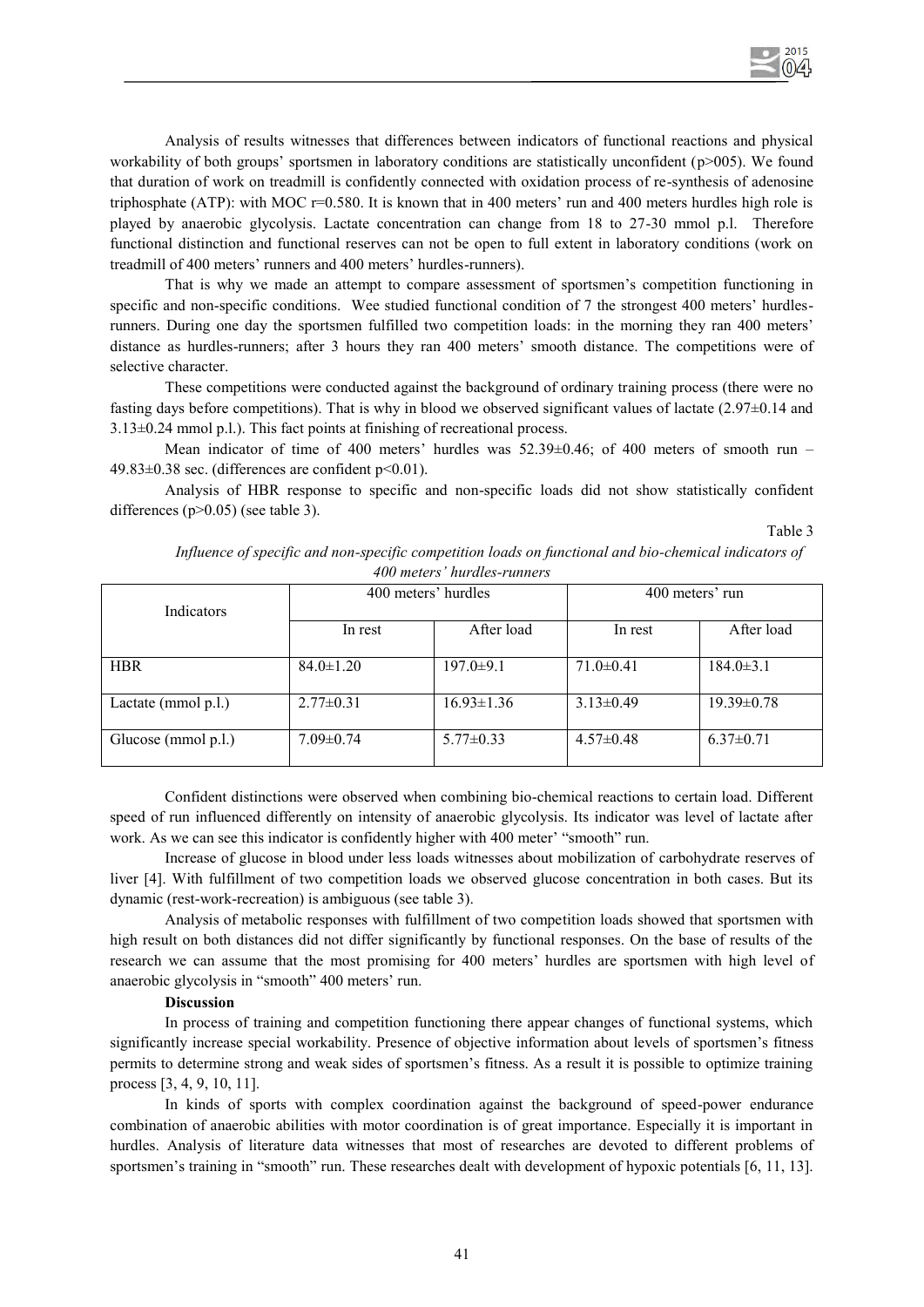

The existing researches (A.L. Novikova, I.N. Soroka, 1994) recommend significant increasing of physical fitness [5]. S.V. Biriuk (2001) pays special attention to formation of run rhythm in hurdles on initial stage [1]. Chi Dunlin recommends to pay special attention to speed-power and coordination training [9, 10].

However, fundamental researches [2, 5, 15, 16, 17] show that in kinds of sports of sub maximal intensity study of oxygen demand and work's fulfillment energy cost as well as organism's adaptation potentials are of great importance.

However, with usage of dozed loads it is impossible to exactly restore advantages of sportsmen of different run specializations (L.G. Kharitonova, 1991; A.S. Rovniy, V.A. Rovniy 2009) [7, 8]. It is confirmed in our researches. We also affirm that for determination of functional potentials for certain kind of activity it is necessary to apply special loads.

Thus, the received results deepen information about specific features of mechanisms of adaptation to specific competition functioning. Correct approaches to processing and analysis of results of the research permit to more specifically determine sportsmen's functional potentials in different kinds of competition functioning.

#### **Conclusions**

Determination of promising sportsmen in laboratory conditions does not reflect actual special workability. Level of anaerobic glycolysis is a limiting factor of special workability of 400 meters' hurdlesrunners. The received results permit to say that application of the mentioned in this paper methods of research give objective information about special workability indicators and makes possible to prognosticate level of sport achievements.

#### **Conflict of interests**

The authors declare that there is no conflict of interests.

#### **Reference**

- 1. Biriuk SV. *Formuvannia ritmu bigu z bar'ierami u khlopciv 13-15 rokiv na pochatku sportivnoi specializacii. Cand. Diss.* [Formation of 13-15 years old boys' run rhythm in hurdles at the beginning of sport specialization. Cand. Diss.], Mikolaiv; 2001. (in Ukrainian)
- 2. Volkov NI, Biriuk SV, Savel'ev IA. Kislorodnyj zapros i energicheskaia stoimost' napriazhennoj myshechnoj deiatel'nosti [Oxygen demand and energy cost of tensed muscular functioning]. *Fiziologiia cheloveka,* 2002;28(4): 80-93. (in Russian)
- 3. Krivoshchekov SG, Divert GM, Divert VE. Rasshirenie funkcional'nogo diapazona reakcij dykhaniia i gazoobmena pri povtornykh gipoksicheskikh vozdejstviiakh [Expanding of functional range of gas metabolism and respiratory responses under repeated hypoxic impacts]. *Fiziologiia cheloveka*, 2005;31(3):100-107. (in Russian)
- 4. Mishchenko VS, Lysenko EN, Vinogradov VE. *Reaktivnye svojstva kardiorespiratornoj sistemy kak otrazhenie adaptacii k napriazhennoj fizicheskoj trenirovke v sporte* [Responsive characteristics of cardiorespiratory system as reflection of adaptation to intensive physical training in sports]. Kiev; 2007. (in Russian)
- 5. Novikov AL, Soroka IN. *Trenirovka v bege na 400 m s bar'erami (muzhchiny)* [Training in 400 meters hurdles (male)], Minsk; 1994. (in Russian)
- 6. Rovnaia OA, Il'in VN. Osobennosti adaptivnykh reakcij sistemy dykhaniia vysokvalificirovannykh sportsmenok sinkhronnogo plavaniia vo vremia interval'noj gipoksicheskoj trenirovki [Specific features of respiratory system's adaptation responses of elite synchronous swimmers during interval hypoxic training]. *Pedagogics, psychology, medical-biological problems of physical training and sports*, 2010;1:71-75. (in Ukrainian)
- 7. Rovnij AS, Rovnyj VA. Upravlenie sistemoj podgotovki iunykh begunov na 400 m s bar'erami [Management of junior 400 meters' hurdles-runners' training]. *Slobozhans'kij naukovo-sportivnij visnik*, 2009;1:72-75. (in Russian)
- 8. Kharitonova LG. Fiziologicheskie i biokhimicheskie aspekty adaptacii k intensivnym nagruzkam organizma begunov na 400 m s bar'erami [Physiological and bio-chemical aspects of adaptation to organism's intensive loads of 400 meters' hurdles-runners]. *Teoriia i praktika fizicheskoj kul'tury*, 1991;1:9-12. (in Russian)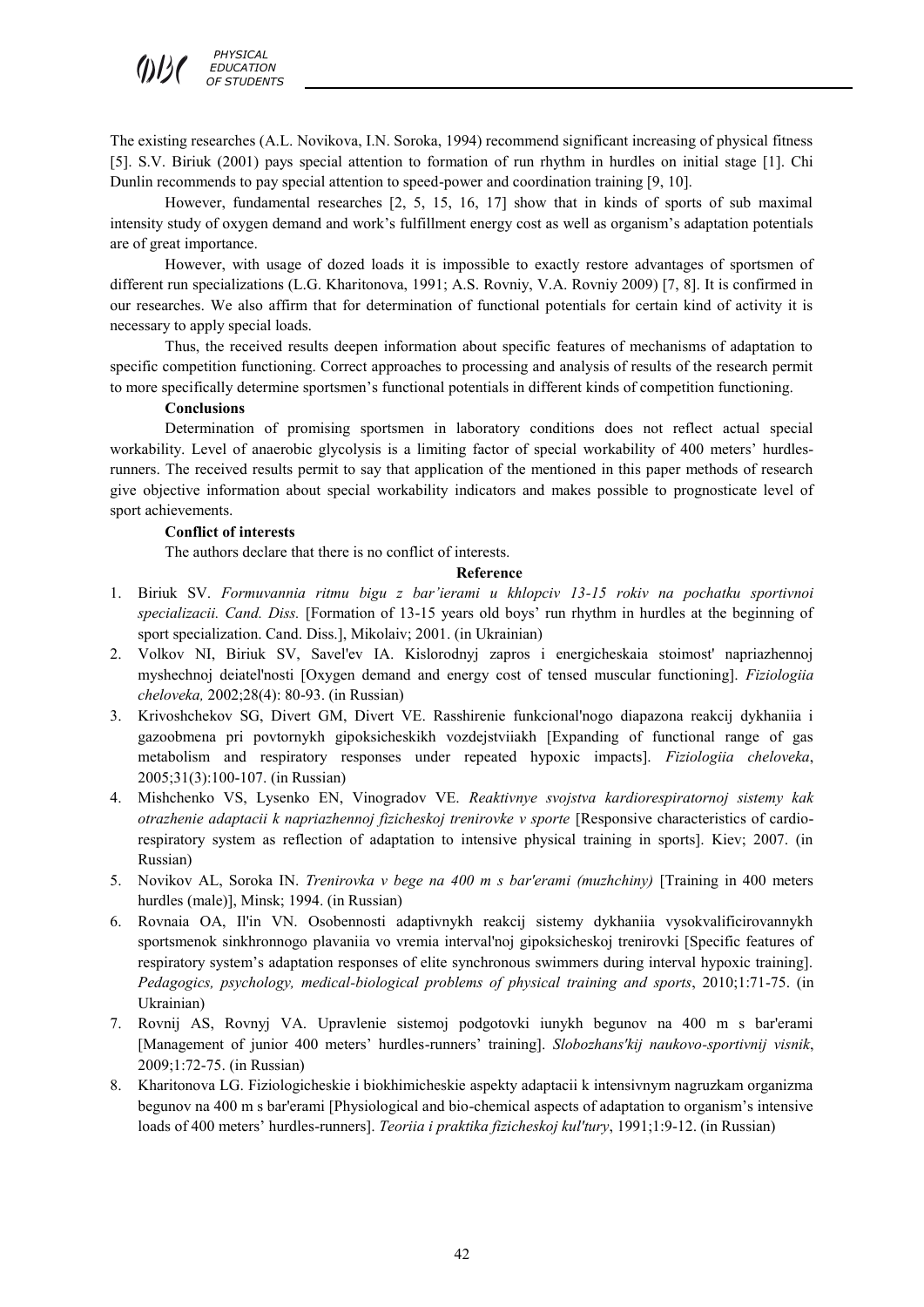

- 9. Shi Dulin. Skorostno-silovaia podgotovka iunykh begunov na 400 m s bar'erami [Speed-power training of junior 400 meters' hurdles-runners]. *Slobozhans'kij naukovo-sportivnij visnik*, 2004. 1: 40-43. (in Russian)
- 10. Shi Dulin. Razvitie koordinacionnykh sposobnostej kak osnova sovershenstvovaniia tekhniki bega na 400 m s bar'erami [raining of coordination as the basis of perfection of 400 meters' hurdles technique]. *Slobozhans'kij naukovo-sportivnij visnik*, 2005;1:125-129. (in Russian)
- 11. Bailey DM, Davies B, Baker J. Training in hypoxia: modulation of metabolic and cardiovascular risk factors in man. *Med.Sci.Sports Exerc,* 2000;32(6):1058-1063.
- 12. Bennet S. *Training for 400 m*. Human Kinetics Pub; 1999.
- 13. Chick TW, Stark DM, Murata GH. Hyperoxic training increases work capacity after maximal training at moderate altitude. *Chest*; 1993;104:1759-1762.
- 14. Cheng Ping, Wang gig Yu. Technical training of 400 m Hurdle Race and the Rhythm among Hurdleg. *Journal of Shandong Sports Science & Technology*. 2002;3:12-14.
- 15. Hochachka PW, Rupert JI, Monge C. Adaptation and conservation of physiological system in the evolution of human hypoxia tolerance. *Comp. Biochem. Physiol*; 1999;124:1-8.
- 16. Levine BD. Intermittent hypoxic training: fact and fancy. *High Alt. Med. Biol.,* 2002;3(2):177-182.
- 17. Pearse WJ. Mechanisms of hypoxic cerebral vasodilatation. *Pharmac. Tner.,* 1995;65:75-78.
- 18. Tian zhong Yan. A research on the contest Rhythm of World mans 400 m Hurdles. *Journal of Shandong institute of Physical Education,* 2003;2:103-105.
- 19. Yang Hui. Analysis on Chinese Excellent Athlete Luli Xiana Score of 110 m Men Hurdle. *Journal of Beijing Sport University,* 2003;11:1579-1581.
- 20. Zhao Jia Gni. On the Training of teen-agers 400-meters Hurdle Race. *Journal of Anhui Polytechnic University Social Science*, 2001;1:143-144.

#### **Information about the authors:**

**Rovniy A.S.;** http://orcid.org/0000-0003-0308-2534; tolik.rovnyy@mail.ru; Kharkov State Academy of Physical Culture; Klochkovskaya str. 99, Kharkov, 61022, Ukraine.

**Lastochkin V.M.;** http://orcid.org/0000-0002-0689-0791; lastochkinviktor76@gmail.com; Sumy State A.S.Makarenko Pedagogical University; Romenska str.87, Sumy, 40002, Ukraine

**Cite this article as:** Rovniy A.S., Lastochkin V.M. Mechanisms of adaptation to intensive loads of 400 meters' hurdles runners at stage of initial basic training. *Physical education of students,* 2015;4:39-43.

http://dx.doi.org/10.15561/20755279.2015.0406

The electronic version of this article is the complete one and can be found online at: http://www.sportpedu.org.ua/html/arhive-e.html

This is an Open Access article distributed under the terms of the Creative Commons Attribution License, which permits unrestricted use, distribution, and reproduction in any medium, provided the original work is properly cited

(http://creativecommons.org/licenses/by/3.0/deed.en).

Received: 16.08.2015 Accepted: 26.08.2015; Published: 30.08.2015